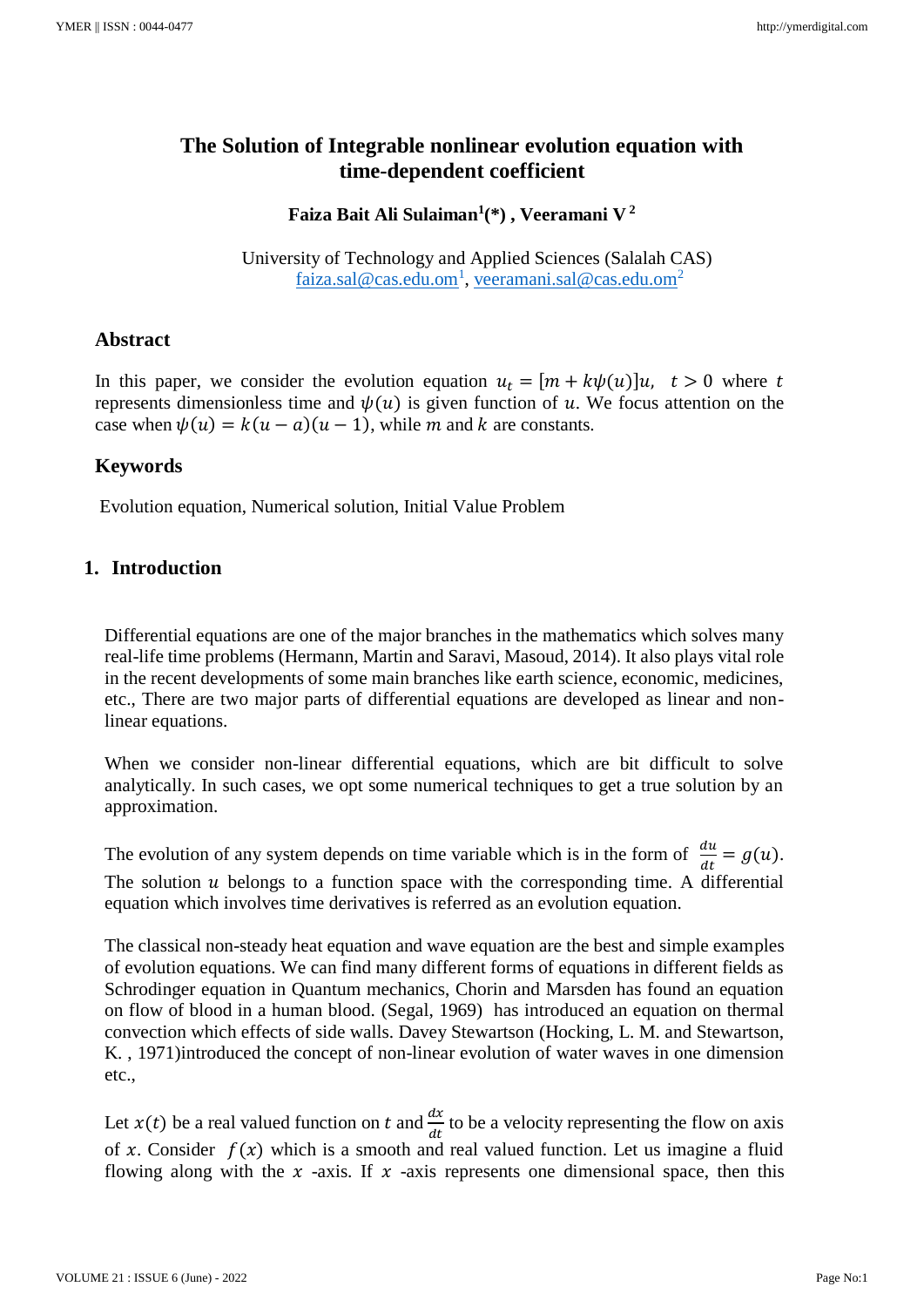imaginary fluid is called the phase fluid (Hermann, Martin and Saravi, Masoud, 2014).The sign of  $\frac{dx}{dt}$  determines the sign of the function  $f(x)$ . The fluid flow is to the right when  $f(x) > 0$  and to left where  $f(x) < 0$  and the phase point which is found by considering an imaginary fluid particle with initial position as  $x_0$  at  $t = 0$ .

Let us observe how this particle is carried along in its flow. When  $t$  increases, the phase point moves along the x-axis according to  $x(t)$  which is known as trajectory (Hermann, Martin and Saravi, Masoud, 2014) of the fluid particle. The equilibrium points which found from  $f(x_E) = 0$  by the fixed point  $x_E$ .

The stable equilibrium is defined based on considering small perturbations. When consider bifurcation when the dependence of  $x$  on a parameter is varied dynamically with qualitative changes in the system. This parameter values at which bifurcation happening are known as bifurcation points (Wilford Zdunkowski and Andreas Bott , 2003) .

#### 2. **Equilibrium solutions and their Stability**

We first consider some general properties of an example which is of relevance to nerve impulse transmission (Johns, D.S and Sleeman,D , 2003)

$$
u_t = mu + k(u - a)(u - 1)u, \quad t > 0.
$$
 (1)

subject to condition

$$
u(0) = u_0 \tag{2}
$$

Here  $\alpha$  is positive constant, which without any loss of generality; we can assume that it is less than unity, since for  $a > 1$  the function  $u(t)$  can be scaled by division by a with a redefinition of parameters  $m$  and  $k$  with the new parameter  $a$  being the reciprocal of the original  $a$ .

We will examine the stability of the solution (1). If  $m$  and  $k$  are real, then let  $\eta =$  $\boldsymbol{m}$  $\boldsymbol{k}$ (3)

and the bifurcation curve in the  $(\eta, u)$  plane is given by  $\eta u + (u - a)(u - 1)u = 0$  (4)

This gives the equilibrium solution

$$
u_{c1} = 0 \tag{5}
$$

and two more equilibrium solutions

$$
u_{c\pm} = \frac{1+a}{2} \pm \sqrt{\frac{(1-a)^2}{4} - \eta}
$$
 (6)

Provided

$$
\eta < \frac{(1-a)^2}{4} \tag{7}
$$

The bifurcation curve is shown in Figure 1 when (1.6) is satisfied. If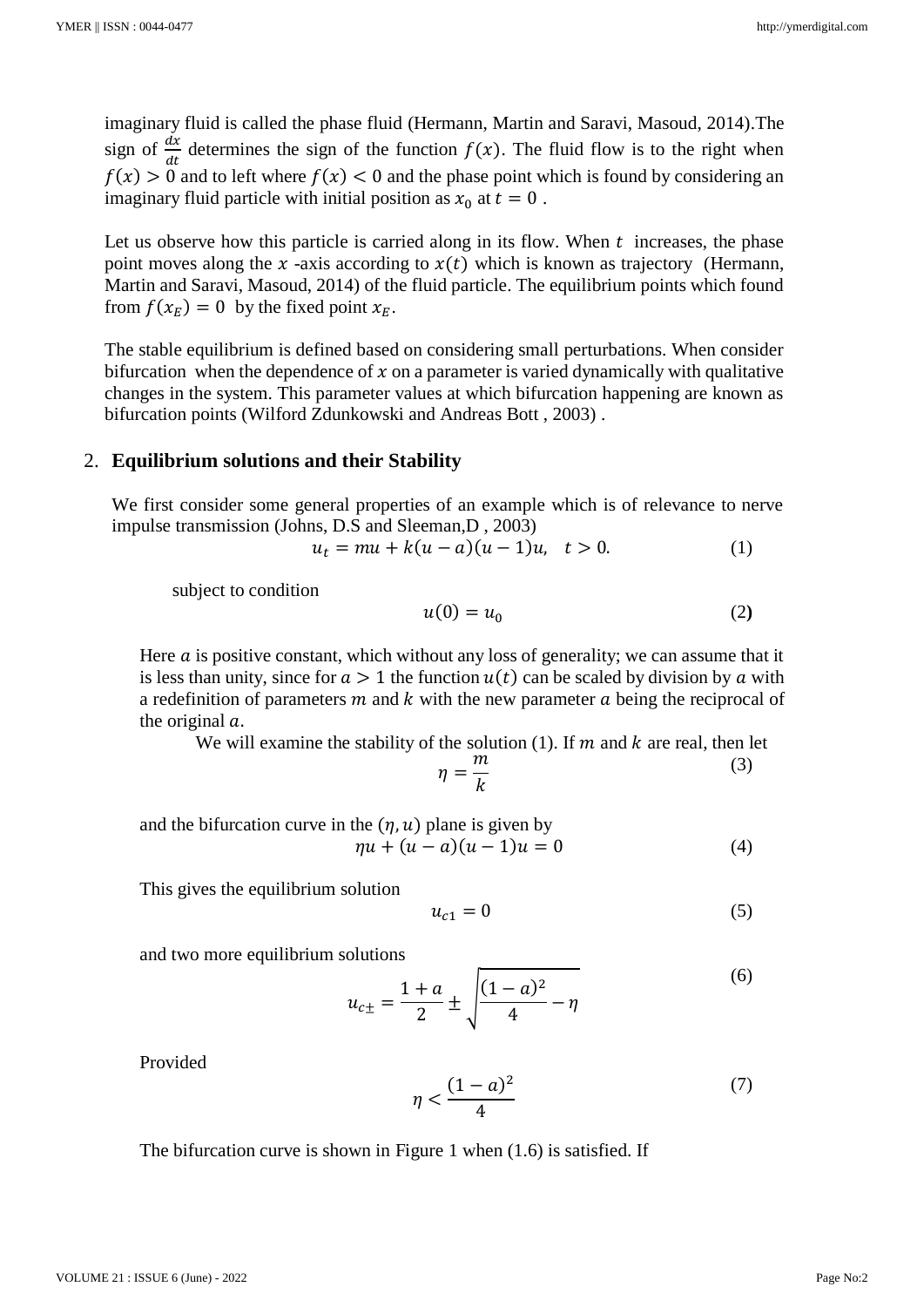$$
\lambda^2 = \eta - \frac{(1-a)^2}{4} \tag{8}
$$

Then we need to consider three cases:

- 1.  $\lambda^2 = 0$
- 2.  $\lambda^2 < 0$
- 3.  $\lambda^2 > 0$

### **2.1. Case 1**

It is associated with equilibrium solutions with one at  $u = u_{c1}$  and  $u_{c2} = \frac{1+a}{2}$  $\frac{du}{2}$ . At  $u_{c1}$ , the derivative  $\frac{du}{dt}$  changes from negative to positive as u increases from negative values to positive values, assuming  $k > 0$ . The reverse happens if  $k < 0$ . Thus  $u = u_{c1}$  is an unstable solution. At  $u = u_{c2}, \frac{du}{dt}$  $\frac{du}{dt} > 0$  on either side of  $u = u_{c2}$ . This is because  $u_{c2}$  is an equilibrium solution and a bifurcation point and its stability is affected by bifurcation property. The equilibrium solution  $u_{c2}$  is therefore stable is given in Figure 1(b).

### **2.2. Case 2**

In this case, the condition (7) is satisfied and there are three equilibrium solutions. It is clear Figure 2(a) that the  $u_{c1}$  and  $u_{c+}$  are unstable while  $u_{c-}$  is stable.

#### **2.3. Case 3**

In this case, the condition (7) is not obeyed and hence there is only equilibrium solution  $u_c$  which is unstable is given for illustration in Figure 2(b).



*Figure 1 (a) A schematic diagram for the bifurcation curve of the system (1) and (2). (b) Case 1 when*  $\lambda^2 = 0$  *where B is a bifurcation point.*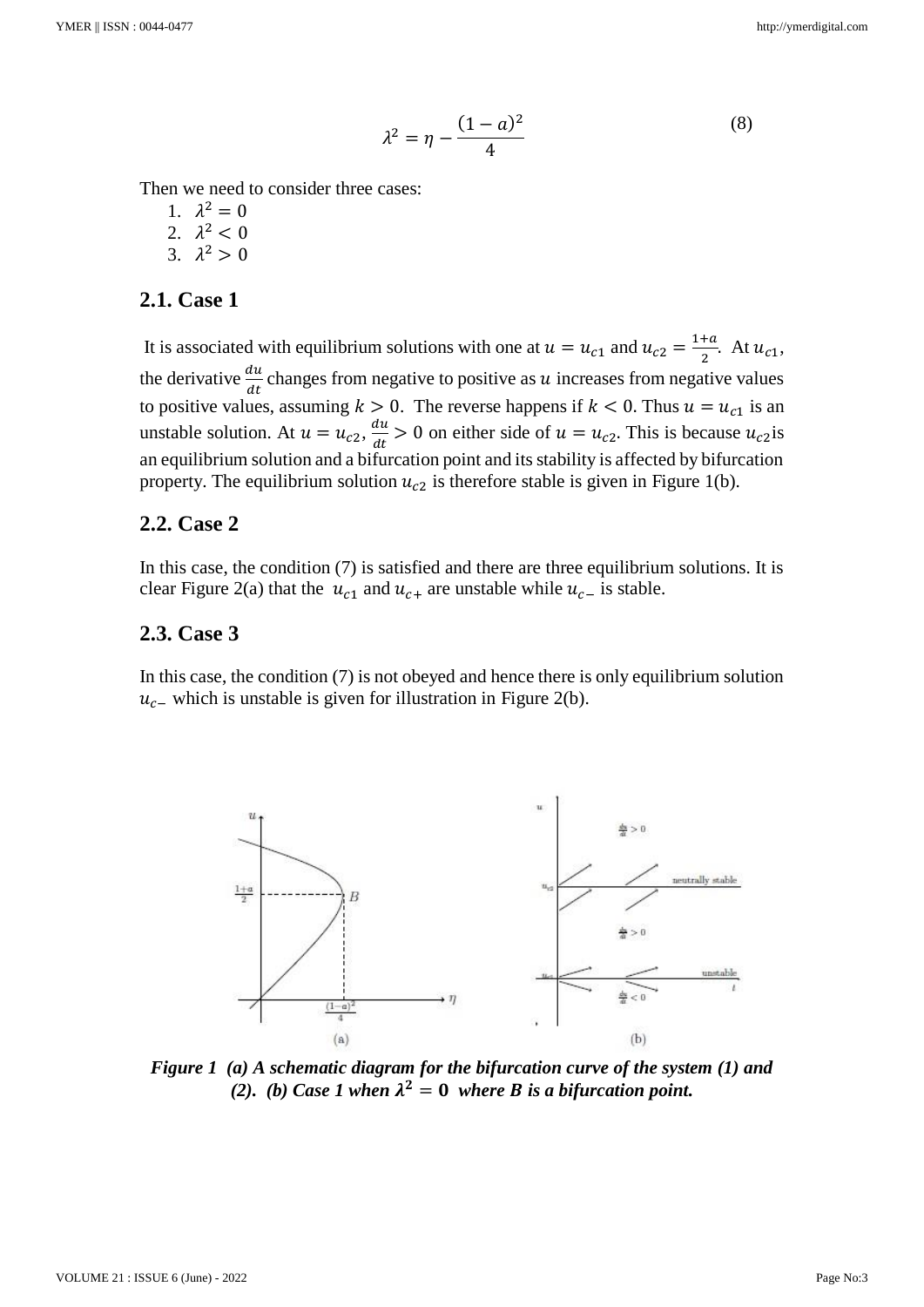

*Figure 2 (a) Case 2 when*  $\lambda^2 < 0$ . *(b) Case 3 when*  $\lambda^2 > 0$ *.* 

# **3. Integration the equation** (1)

We now proceed to integrate the equation (1). Using partial fractions, we find that

$$
(ak+m)t = \frac{1}{2}\ln\left\{\frac{u^2\left[u_0^2 - (1+a)u_0 + a + \frac{m}{k}\right]}{u_0^2\left[u^2 - (1+a)u_0 + a + \frac{m}{k}\right]}\right\}
$$
\n
$$
+\frac{1+a}{2}\int_{u_0}^{u} \frac{dv}{\left(v - \frac{1+a}{2}\right)^2 + \frac{m}{k} - \frac{(1-a)^2}{4}}
$$
\n(9)

The evaluation of last integral depends on the sign of the term  $\lambda^2 = \frac{m}{l}$  $\frac{m}{k} - \frac{(1-a)^2}{4}$  $\frac{1}{4}$  in the denominator. Therefore, this delineates three cases:  $\lambda^2 = 0$ ,  $\lambda^2 > 0$  and  $\lambda^2 < 0$ , which we need to investigate each separately.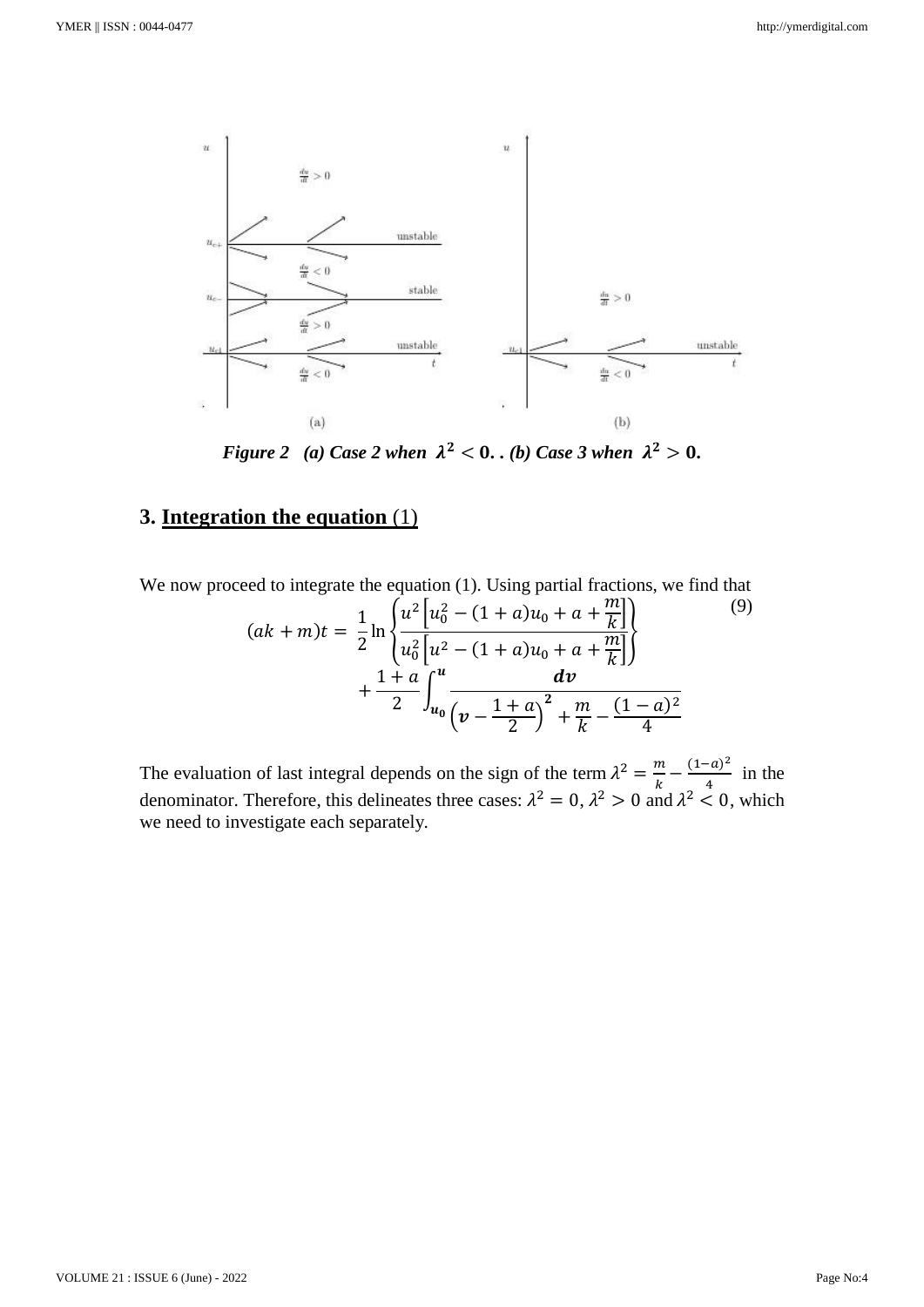

*Figure 3 Graphs of the numerical solutions of (1) in the*  $(t, u)$  *plane when*  $a=0.5$ *. (a) Represent the solutions when k=0.1, 0.2, 0.5 and 2. (b) Represent the solutions when k=-0.1, -0.2, -0.5 and -2.*

# **3.1** When  $\lambda^2 = 0$

In this case, we can integrate the second expression on the right-hand side of (9) to obtain

$$
(ak+m)t = \frac{1}{2}\ln\left\{\frac{u^2\left[u_0^2 - (1+a)u_0 + a + \frac{m}{k}\right]}{u_0^2\left[u^2 - (1+a)u_0 + a + \frac{m}{k}\right]}\right\}
$$
(10)  
+ 
$$
\frac{1+a}{2}\left[\frac{1}{2u - (1+a)} - \frac{1}{2u_0 - (1+a)}\right]
$$

This expression gives the inverse  $t(u) = t$  for the behaviour of the function  $u(t)$  on t but it is very difficult to see the dependence of  $u$  on  $t$ . The expression has been evaluated numerically for various of real parameters  $m$ ,  $a$  and  $k$  subject to the condition (2). A sample of results is shown in Figure 3.

# $3.2 \text{ When } \lambda^2 > 0$

In this case, the integration of (9) leads to

$$
(ak + m)t
$$
\n
$$
= \frac{1}{2} \ln \left\{ \frac{u^2 \left[ u_0^2 - (1 + a)u_0 + a + \frac{m}{k} \right]}{u_0^2 \left[ u^2 - (1 + a)u_0 + a + \frac{m}{k} \right]} \right\}
$$
\n
$$
+ \frac{1 + a}{2\lambda} \tan^{-1} \left[ \frac{4\lambda(u - u_0)}{4\lambda^2 + (2u - 1 - a)(2u_0 - 1 - a)} \right]
$$
\n(11)

The solution here is illustrated in Figure 4 and 5. We note the solution decays with time if  $k < 0$  and the reverse happens if  $k > 0$ .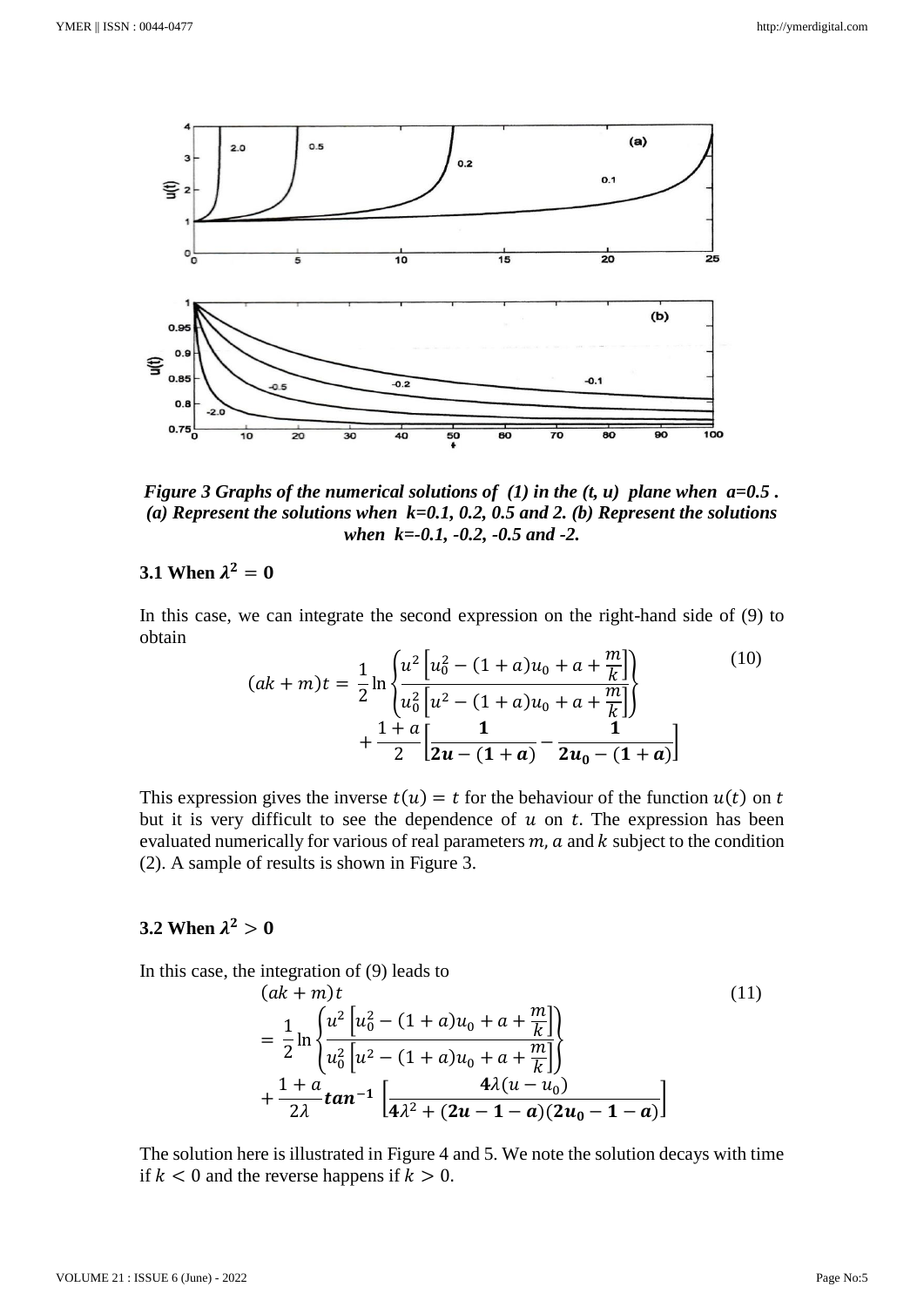

*Figure 4 Graphs of the numerical solutions of (1) in the (t, u) plane for the case*   $\lambda^2 > 0$ . The curves (i)-(iv) correspond to k=-0.1, -0.2, -0.5 and -2, respectively. The *subfigures (a), (b), (c) and (d) correspond to (a,*  $\lambda$ *) taking the pair of values (0.2,1.0), (0.5,1.0), (0.2,4.0) and (0.5,4.0), respectively. The decay of the solution is very strongly increased by the increase in .*



*Figure 5 Graphs of the numerical solutions of (1) in the (t, u) plane for the case*   $\lambda^2$  < 0. The curves (i)-(iv) correspond to  $k=0.1, 0.2, 0.5$  and 2, respectively. The *subfigures* (a), (b), (c) and (d) correspond to correspond to  $(a, \lambda)$  taking the pair *of values (0.2,1.0), (0.5,1.0), (0.2,4.0) and (0.5,4.0), respectively. The growth of the solution is very strongly increased by the increase in .*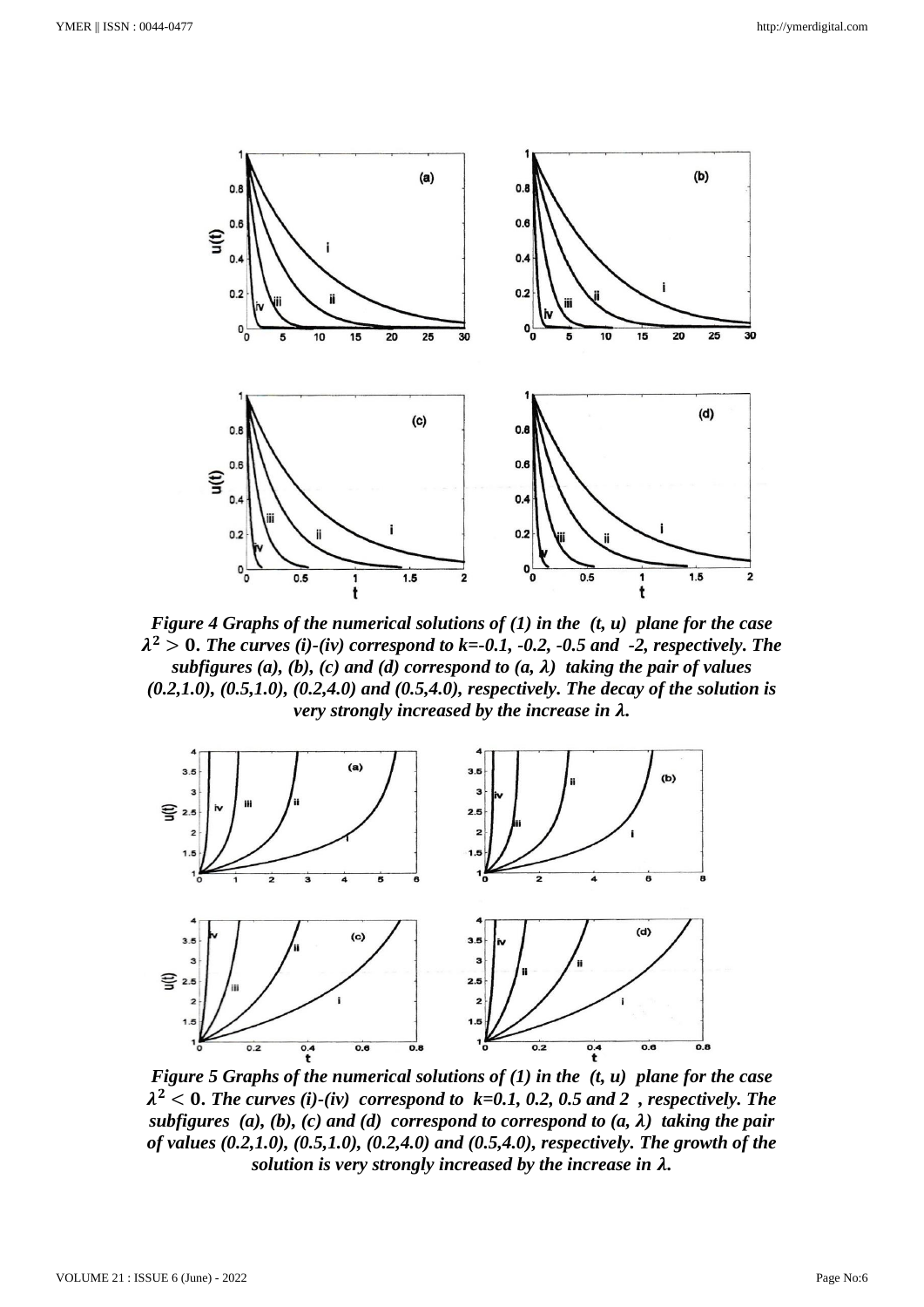# **3.3** When  $\lambda^2 < 0$

In this case, the solution of  $(\ref{eqn41})$  in the form

$$
(ak + m)t
$$
\n
$$
= \frac{1}{2} \ln \left\{ \frac{u^2 \left[ u_0^2 - (1 + a)u_0 + a + \frac{m}{k} \right]}{u_0^2 \left[ u^2 - (1 + a)u_0 + a + \frac{m}{k} \right]} \right\}
$$
\n
$$
+ \frac{1 + a}{4\Gamma} ln \left[ \frac{(2u - 1 - a - 2\Gamma)(2u_0 - 1 - a + 2\Gamma)}{(2u - 1 - a + 2\Gamma)(2u_0 - 1 - a - 2\Gamma)} \right]
$$
\n(12)

in which

$$
\Gamma = \left( -\frac{m}{k} + \frac{(1-a)^2}{4} \right)^{\frac{1}{2}}
$$
(13)

We plot the numerical solution of (1) with above case in Figures 6 and 7.



*Figure 6 Graphs of the numerical solutions of (1) in the (t,u) plane when*  $\Gamma^2 =$  $-\frac{m}{l}$  $\frac{m}{k} + \frac{(1-a)^2}{4}$  *. The curves labeled (i)-(iv) refer to k=-0.1, -0.2, -0.5 and -2 , respectively. The subfigures (a), (b), (c) and (d) correspond to (a,*  $\Gamma$ *)= (0.2,1.0), (0.5,1.0), (0.2,4.0) and (0.5,4.0), respectively.*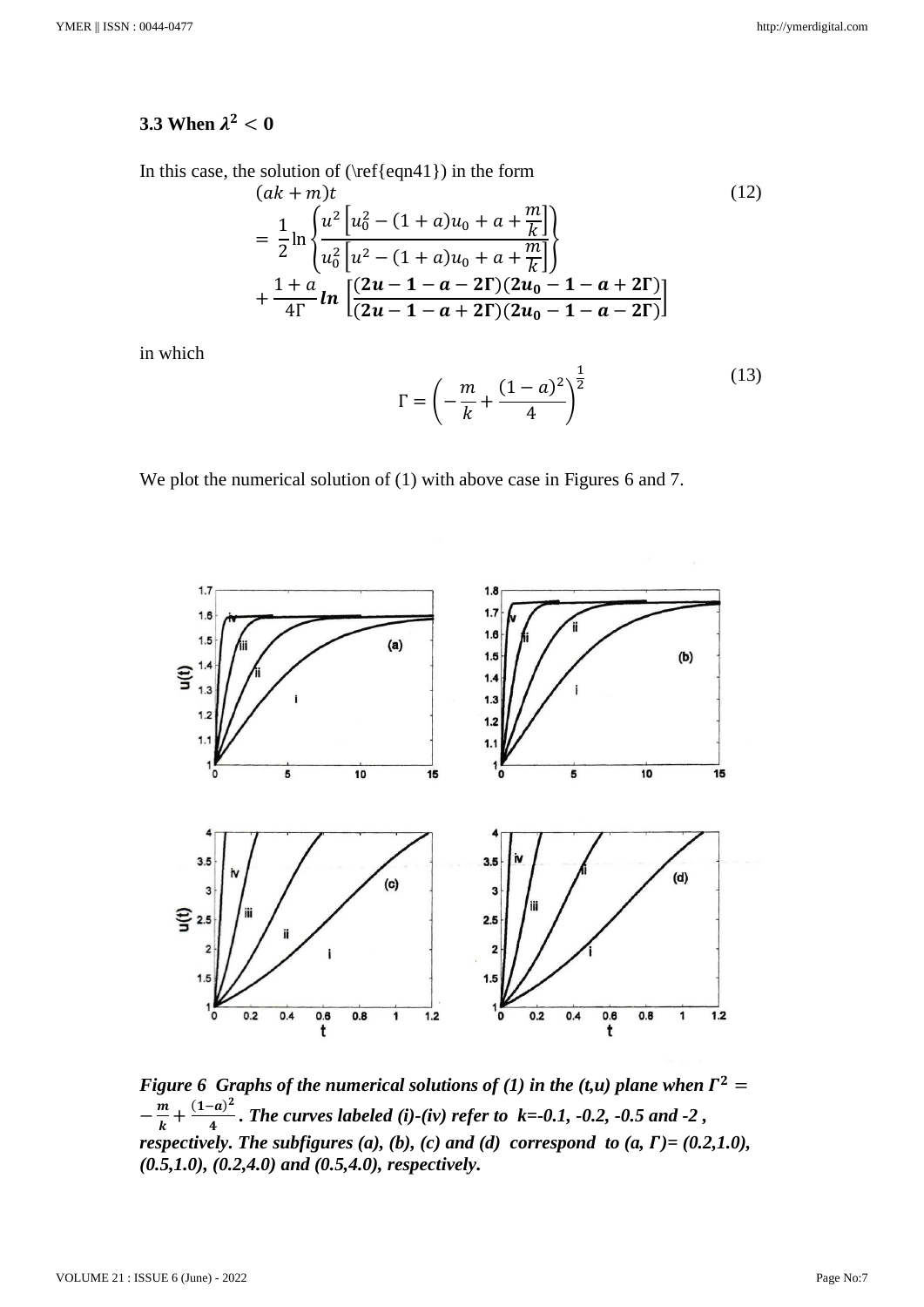

Figure 7 Graphs of the numerical solutions of (1) in the (t,u) plane when  $\Gamma^2 =$  $-\frac{m}{l}$  $\frac{m}{k} + \frac{(1-a)^2}{4}$  $\frac{a}{4}$ . The curves labeled (i)-(iv) refer to  $k=0.1, 0.2, 0.5$  and 2, *respectively. The subfigures (a), (b), (c) and (d) correspond to (a,*  $\Gamma$ *)= (0.2,1.0), (0.5,1.0), (0.2,4.0) and (0.5,4.0), respectively.*

## **5. Conclusions**

In this paper, we discuss the initial value problem

$$
u_t = mu + k(u - a)(u - 1)u, \quad t > 0.
$$

in which m, k, a and  $u_0$  are constants with  $a < 1$ . This equation is of particular relevance to nerve impulse transmission. We have now completed the detailed of the nature of the solution to this equation depends on the quantity

$$
\lambda^2 = \frac{m}{k} - \frac{(1-a)^2}{4}
$$

three cases were isolated corresponding to the situations (i)  $\lambda^2 = 0$ , (ii)  $\lambda^2 < 0$ , and (iii)  $\lambda^2 > 0$ . The solution was obtained in each case and illustrated graphically.

In addition to finding the solution of this equation, we have also discussed the stability of that solution. In order to find the relationship between the different solutions, we have examined the stability in relation to the bifurcation properties of the equation. It is shown that the equation (1) has either one equilibrium solution (bifurcation point), two or three depending on whether  $\int_{0}^{1- a^{2}}$  $\frac{(-a)^2}{4} - \frac{m}{k}$  $\frac{m}{k}$  is positive, zero or negative, when m and  $k$  are real. Every case was investigated, and the stability found.